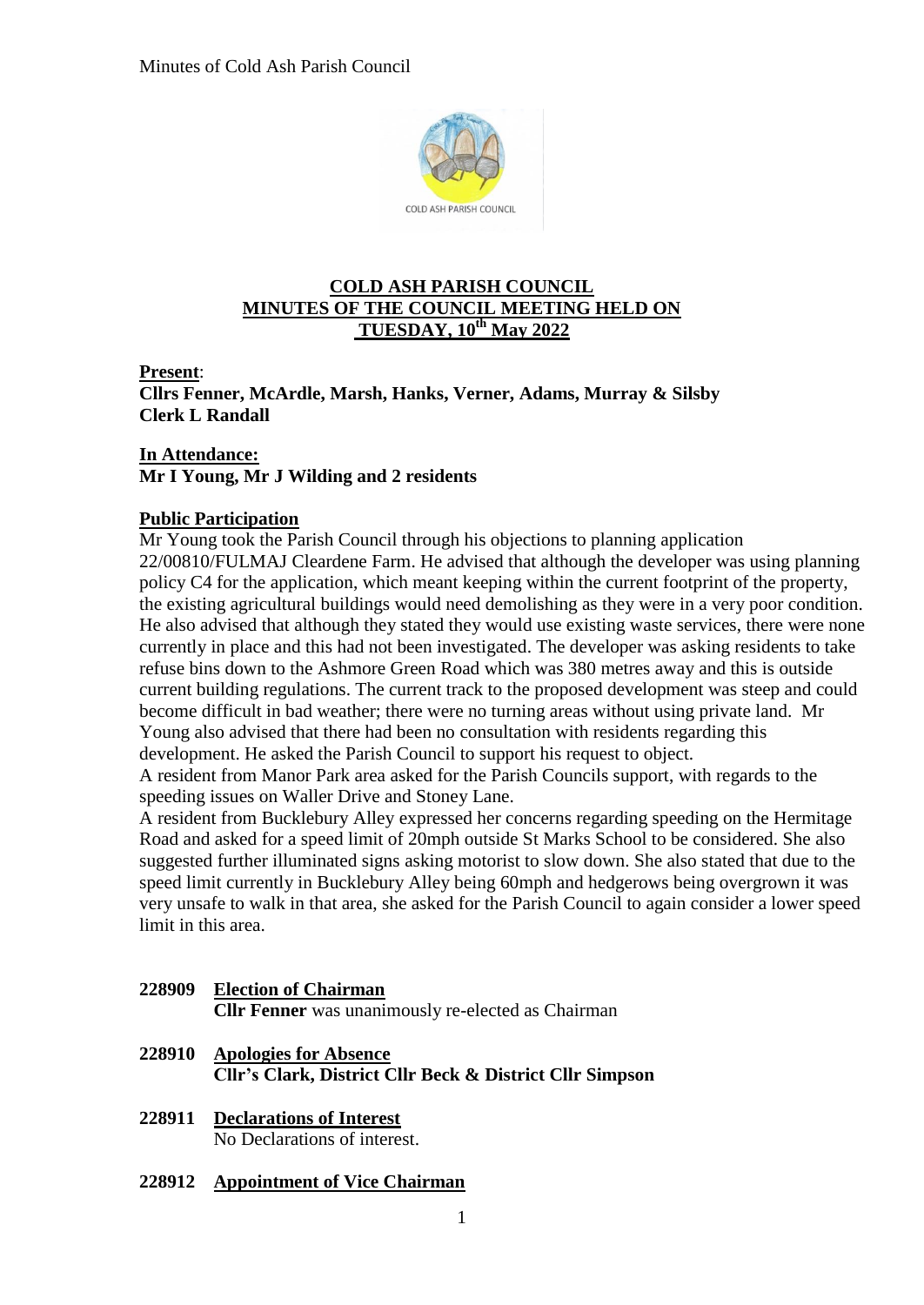# **Cllr Marsh** was re-appointed the Vice Chairman

### **228913 Minutes**

Minutes of the Meeting held on  $26<sup>th</sup>$  April 2022 were approved. They were duly signed by the Chairman **Cllr Fenner.**

### **228914 Matters Arising**

- **Clerk** advised that the works had been completed on the trees, in the Wildlife Allotment Garden.
- **Clerk** had arranged the meetings as requested for the NDP Steering Group.

## **228915 Appointments to Committees and Lead Topics**

The following appointments were confirmed:- **Environment Committee** –Cllr McArdle, Cllr Fenner & Cllr Hanks **Finance & General Purposes Committee** – Cllrs Marsh, Cllr Verner & Cllr Silsby **NDP Steering Group** – Cllr McArdle. Cllr Marsh & Cllr Murray **HR Staff Committee** – Cllr Fenner, Cllr Marsh & Cllr Verner Councillors updated lead topics a full list is available on request.

### **228916 Representation on Outside Bodies**

The following representations were confirmed:- **BALC/HALC** – Cllr Adams **Acland Hall Committee** – Cllr Silsby **Thatcham Flood Forum** - As required **District Parish Conference** –Cllr McArdle & Cllr Fenner

### **228917 Register of Members Interest (Financial & Other Interest**

It was requested that all Councillors check their Declarations of interest and update if necessary, the originals were on the web site for reference. Any changes should be returned to the **Clerk** at the next meeting.

### **228918 Report from District Councillors**

The District Councillors' report had been received by the **Clerk**. A copy was available on request. Matters included were Education, Community, Cost of living, Environment and levelling up. At present one District Cllr was on long term sick leave and another was now working remotely. **Clerk** would confirm who should be contacted for assistance.

### **228919 Clerk's Report**

- **Clerk** advised that she had reviewed the Emergency Plan, an updated copy would be sent to be published on the website.
- Clerk advised that possible dates for Annual Parish Meeting in 2023 were 19<sup>th</sup>  $\&$  20<sup>th</sup> April. She would book the main hall.
- The ROSPA inspections for the playgrounds had been received, she would forward to **Cllr Hanks** and a discussion would take place outside the meeting.
- **Clerk** asked Councillors for permission to stop a cheque to SSE as it had been lost. A Direct Debit was now set-up and she would speak to the internal auditor or the next steps in removing the amount from current finance.
- **Clerk** had received a request from a resident to hold a BBQ on the Recreation Ground, Cllrs agreed this was not feasible but the area behind the Acland Hall could be considered. **Clerk** would contact the resident and advise him to speak to the Acland Hall committee. The Recreation Ground could be used for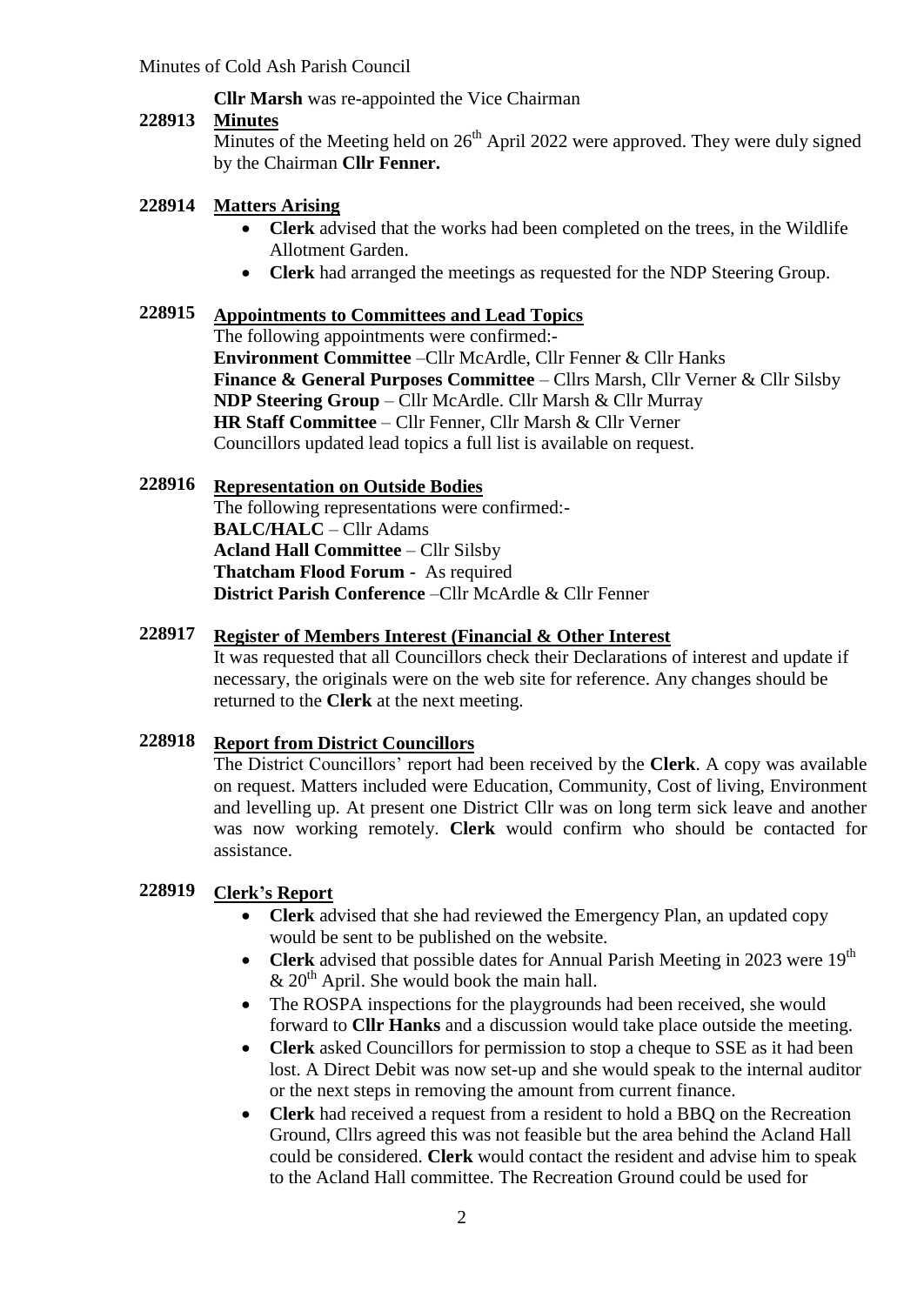## Minutes of Cold Ash Parish Council

picnicking.

 **Clerk** advised a complaint had been received regarding bags of clothing being left in the car park when the clothing bin was full, Clerk had requested a collection and the bags had been removed.

### **228920 Planning Matters**

## **a) Planning Application**

**22/00810/FULMAJ** Cleardene Farm Ashmore Green Road -*Conversion of redundant buildings at Cleardene Farm, Ashmore Green, into four detached dwellings, and to demolish two redundant buildings Conversion of redundant buildings at Cleardene Farm, Ashmore Green, into four detached dwellings, and to demolish two redundant buildings* **OBJECTION - UNANIMOUS**

This application is nothing less than a re-jig of the previous 21/00330/FULMAJ application that was resoundingly (and successfully) objected to. The major difference is now the conversion of 2 buildings into 4 dwellings and the demolition of 2 buildings as opposed to the conversion of 4 buildings. All of the objections that were raised for the previous application remain applicable and as relevant now as they were then.

CAPC object to this application on multiple grounds including:

It does not meet the stated intent of the C4 Legislation.

The local access road is incredibly steep and in very poor condition making it totally unsuitable for further traffic without major investment and the clarification of the ownership and use of the proposed access road.

How will disabled access be achieved?

The application is very vague on details concerning drainage and on environmental concerns and this will require a much more detailed response to ensure that these issues are resolvable.

The issue of contamination from both Asbestos and detritus from the old chicken Farm has not been addressed at all.

The houses themselves are out of keeping with the Cold Ash housing policy within the NDP and would result in major light pollution.

This proposed development is actually outside of the Village Permitted Development Boundaries.

CAPC understand that the site could be used for some form of housing but this current application is out of keeping with the needs of the Parish, the community and the environment.

Following the refusal of the last application Cold Ash Parish council invited the applicant and their architects/designer to discuss the issues with the CAPC and local residents and see what could be done to produce a plan that was acceptable to everyone. This invitation was not taken up and the applicant has now submitted this plan which does not address any of the issues raised last time and which are still so relevant this time.

**22/00879/HOUSE** 4 Laud Close RG14 2SL - *Single storey side extension extending into the rear of the existing garden* **NO OBJECTION - UNANIMOUS**

**22/00844/HOUSE** The Granary Hatchgate Close - *Single storey rear extension and*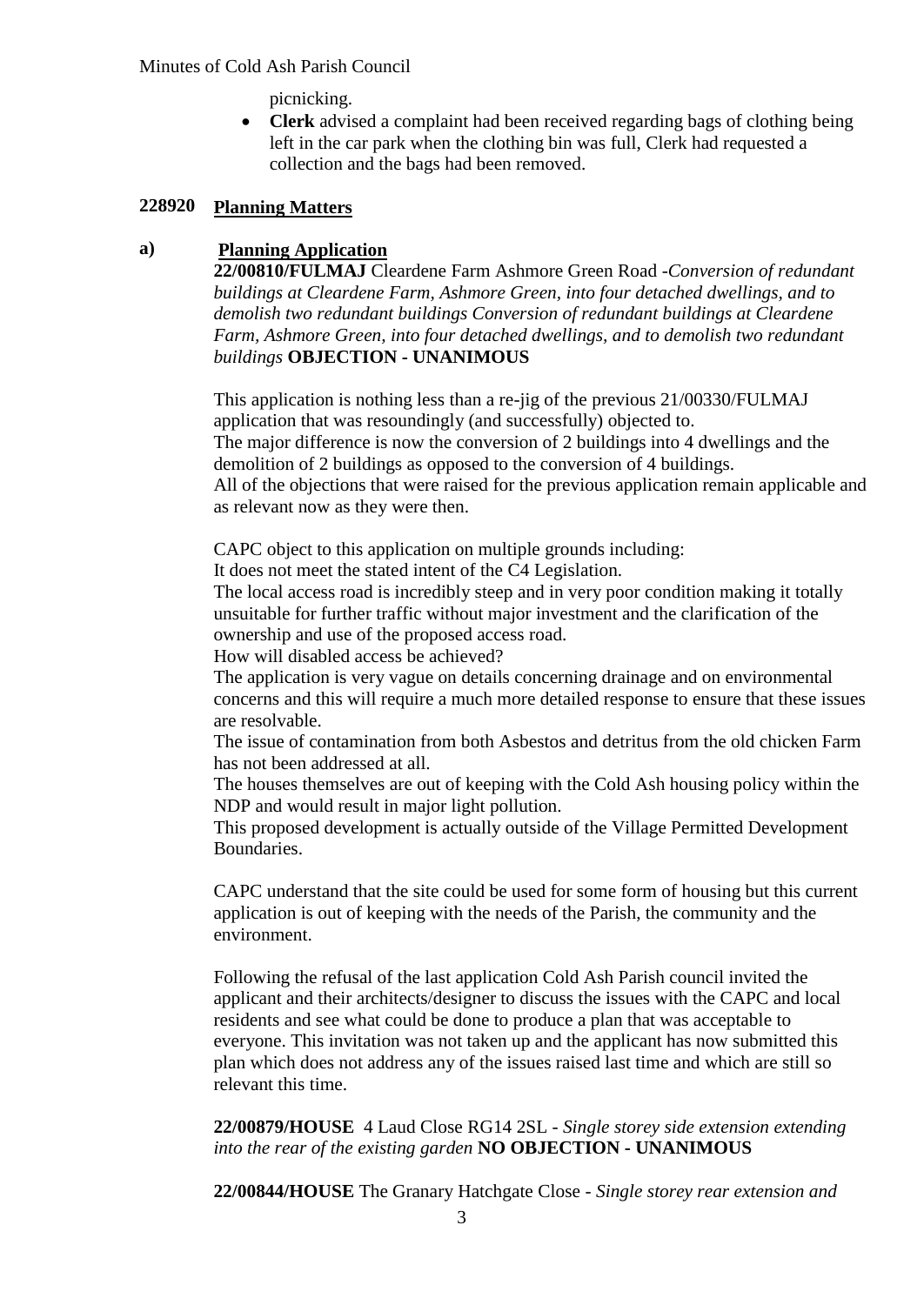# *associated works* **NO OBJECTION - UNANIMOUS**

**21/03135/COMIND** AMENDED PLANS Land West Of Heath Lane - Construction of 2 Detention basins located north and south of a proposed access track connected via twin 450mm dia. pipes. The North Basin will have an area of 0.35 hectares and a 0.6m high earth bund and will accommodate a 20m wide spillway and a 20m wide weir. The South Basin will have an area of 0.23 hectares and a 1.4m high earth with a 20m wide weir to accommodate exceedance flows from the North Basin. and realignment of an existing ditch via a 450mm dia. Culvert. A 450mm dia. pipe will convey flows from the southern basin during flood events to a new cut ditch before discharging into the existing ditch to the west of the site. Flows from the existing ditch eventually discharge to a Thames Water sewer. The provision of a 4.8m wide access track to serve the Scheme. *Previous Parish Council Comments No Objection – Unanimous* **NO OBJECTION – Road access should only be for serving the detention basin and no other traffic should use service road.**

**21/03154/FUL** AMENDED PLANS Land North Of Bowling Green Road - Construction of a detention basin with an area of 0.20 hectares and a 0.7m high earth bund to the south of the scheme. Realignment of an existing ditch for 12m into the proposed basin and installation of a bypass structure to facilitate flows in the existing watercourse downstream. A 300mm diameter pipe will convey flows from the basin during flood events to the existing ditch to the south of the scheme before out falling to the existing Thames Water sewer to the southwest. The existing ditch will be regraded from the outlet from the basin to the inlet to Thames Water sewer. The provision of a 3.0m wide access track from Bowling Green Road to serve the Scheme. *Previous Parish Council Comments No Objection – Unanimous* **NO OBJECTION - UNANIMOUS**

## **b) WBC (West Berks Council) Planning Decisions** Members noted following decisions:

**22/00381/HOUSE** Wyldwood Bucklebury Alley - *Retrospective Householder application for the erection of decking* **APPROVED** *Previous Parish Council Comments - No Objection – Unanimous*

**22/00380/HOUSE** Wyldwood Bucklebury Alley - *Retrospective: Householder application for the erection of a detached domestic storage shed (outbuilding) (retrospective).* **APPROVED** *Previous Parish Council Comments - No Objection – Unanimous.*

**22/00378/HOUSE** Wyldwood Bucklebury Alley - *Retrospective application for the erection of a detached home office and games room (outbuilding)* **APPROVED** *Previous Parish Council Comments - No Objection - Unanimous* 

**22/00605/COND1** Rose Cottage Bucklebury Alley *- Application for Approval of Details Reserved by Conditions 3 (Schedule of materials) and 5(Construction Method Statement) of planning permission 21/02570/HOUSE - Erection of side and rear extensions with a separate car port.* **APPROVED**

### **c) Appeal**

There were no appeals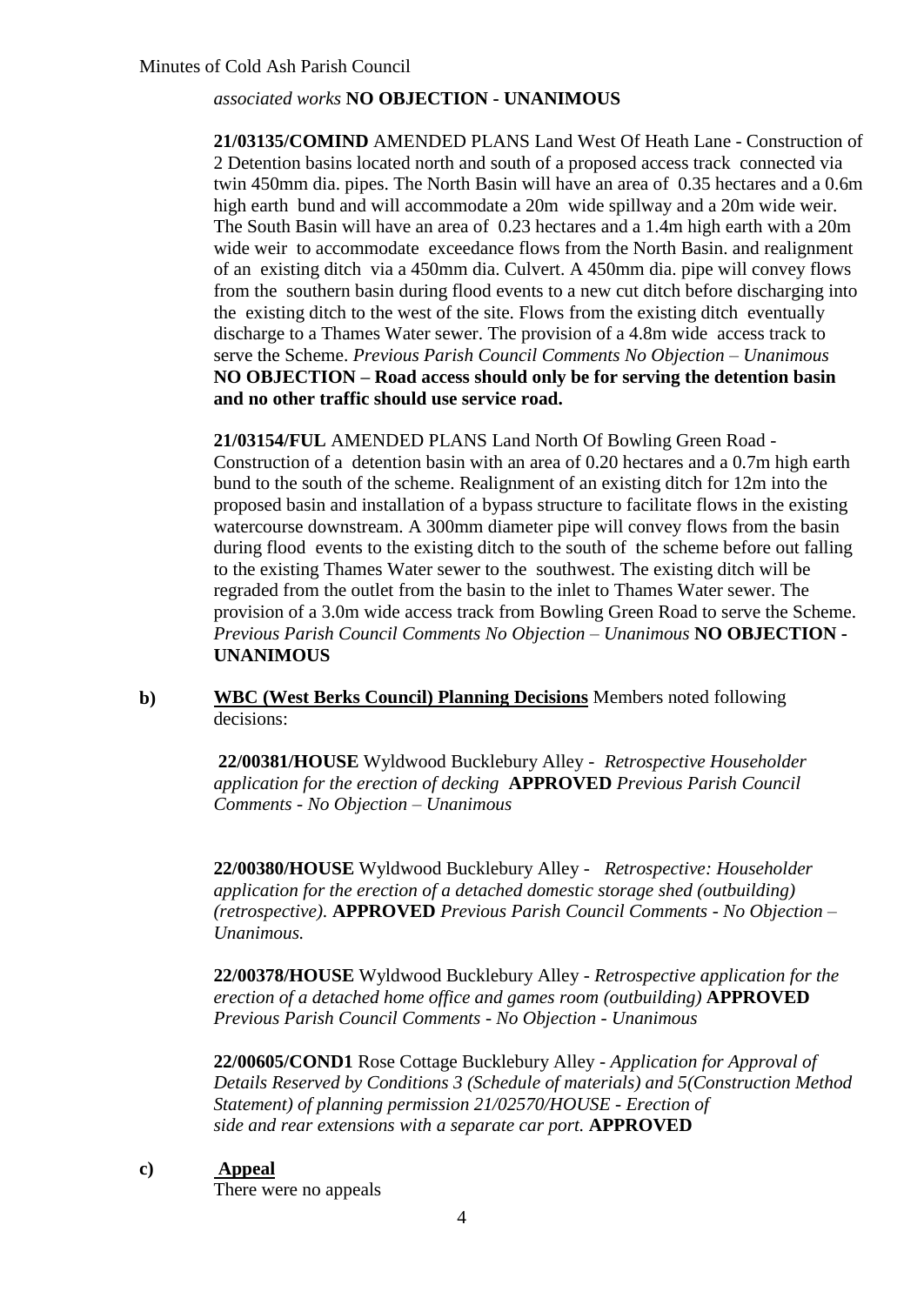# **228921 Finance**

**1**. **Items for payment**. Members agreed Items for Payment on Sheet No 2 2021/2022. Summary of sheet:

 Water – 171.50 WAG Supplies/Works – 643.51 Litter Pick – 65.00 Playground Inspection – 217.00 BALC Membership – 796.10 Website  $-10.00$ Telephone  $-31.16$  Waste Collections – 115.71 NDP – 2000.00 Maintenance – 298.46 Street Light Maintenance charge – 214.35 Room Hire 55.99

- **2**. **Bank reconciliation** Members noted the Bank Reconciliation for April 2022.
- **3**. **Payments against Budget** Members noted the Analysis of Payments Against Budget to May 2022
- **4**. **Direct Debit Payments** Members noted Direct Debit payments

# **228922 Re-appointment of Internal Auditor**

It was agreed to re –appoint the Internal Auditor for a further year. The appointment would be reviewed again in May 2023.

#### **228923 Members Bid**

**Cllr McArdle** asked for ideas for the next round of member's bids which close on the 3<sup>rd</sup> June. Due to the short notice of the bid it was agreed to put a bid forward for benches, tools and picnic tables in the new quiet garden due to be opened in June. **Cllr McArdle** would lead on the bid. **Clerk** would contact District Councillor Cole for confirmation of her support.

#### **228924 Speeding Issues**

A discussion took place regarding the speeding issues within the Parish, various surveys had taken place and the data received did not indicate that speeding was an issue. The last survey had taken place in 2021 and there were no major issues at that time. **Cllr Marsh** stated that the previous attempt to get the limit lowered to 20mph outside the schools had been rejected by Parishioners. **Cllr Silsby** suggested volunteers using various speed indicators. **Cllr Marsh** advised that requests for flashing signs could be made to West Berkshire Council, although a speed indicator at the bottom of Cold Ash Hill would not have any impact on traffic speed further up Cold Ash Hill. **Cllr Hanks** felt that if flashing speed signs were requested by residents maybe funds could be raised by volunteers. It was agreed that **Cllr Silsby** would approach West Berkshire Council for the cost of the signs and permission required to erect a sign. Once costs were gathered **Cllr Murray** would organize a Go Fund page for residents to raise the required funds. **Cllr Marsh** also reminded Councillors that there was also a speeding issue in the Manor Park area of the Parish; **Cllr Silsby** would also ask his contact at WBC for recent data collected in Manor Park.

### **228925 Jubilee Event update**

**Cllr Silsby** advised that the beacon had been tested and all was looking good for the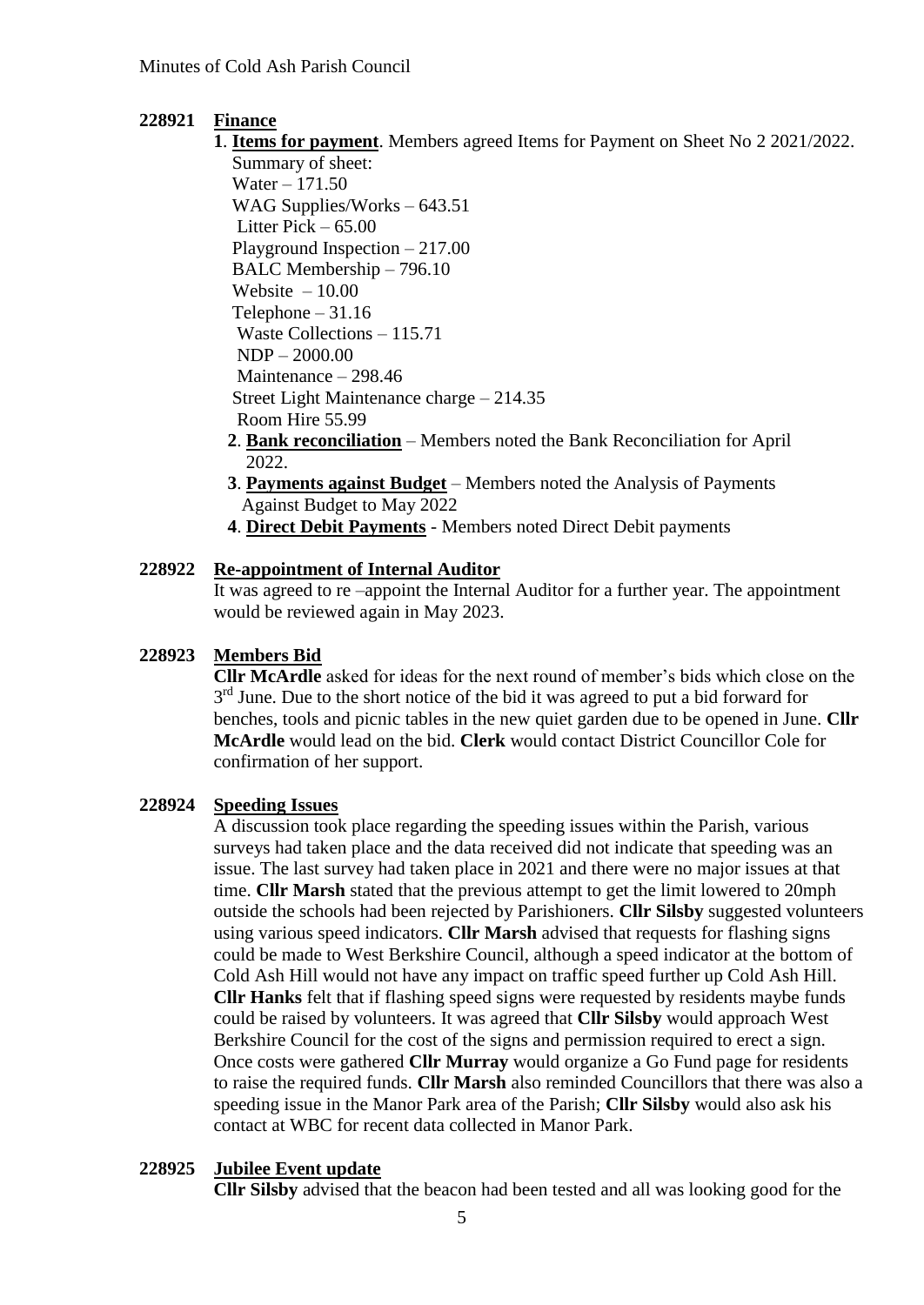## Minutes of Cold Ash Parish Council

lighting event on the  $2<sup>nd</sup>$  June at 9.45pm. The Parish Council agreed to meet the costs for the Insurance using Grant money.

*A resolution was passed to continue the meeting after 9.00pm*

**Cllr Silsby** would speak with the Jubilee committee about insurance payee and this would be added to the next agenda for further discussion. **Cllr McArdle** advised that the Quite Garden would be formally opened before the Beacon Lighting event taking place.

*It was agreed to bring Councillors Questions forward on the agenda as Cllr Verner needed to leave the meeting*.

#### **228929 Councillors Questions**

 **Cllr Verner** advised that the temporary closure of bridleway COLD/25A/1 and BUCK/54A/1 had been extended until 4<sup>th</sup> November 2022 unless work completed sooner.

## *Cllr Verner left the meeting at 9.05pm*

- **Cllr Marsh** asked for the Manor Park playing field to be added to the next agenda for discussion regarding the recent consultation.
- **Cllr Silsby** advised of his concern over the recent appeal being rejected for Land adjacent to Summerfield's**.**
- **Cllr McArdle** advised that trees were being felled at a property in Collaroy Road. The trees removed did not have TPO's but were large trees. A planning application should be expected for 9 dwellings**.** He also advised that due to high costs at one of the suppliers for work in the WAG could other suppliers be sought. The Parish Council agreed to this request.

## **228926 NDP UPDATE**

**Cllr McArdle** gave an update on recent meetings that had taken place regarding the NDP, WBC informal review of draft NDP agreed with a target date for feedback early / mid-May, the committee were still awaiting a response. They were still on target to meet the Regulation 14 plan timeline, proposed to 20th June (to 15th August). Zoom call and F2F meeting for parishioner questions set up for 5th and 14th July. They still need more volunteers to post leaflets **Cllr McArdle** asked if it was ok to pay a nominal fee to a voluntary group, this was agreed by Parish Councillors. **Cllr Murray** suggested approaching scouts and Guides with a view to a donation for any help.

## **Committee Reports**

**228927** 20th April & 4th May NDP Steering Group – **Cllr McArdle** This had been covered under the previous item.

# **Reports from meetings with other bodies**

**228928** 14th April Thatcham TC & Iceni Projects - **Cllr McArdle** 21st April Thatcham Development – **Cllr McArdle** 27th April Climate Forum – **Cllr McArdle** A report had been circulated to all Councillors prior to the meeting.

## **228930 Correspondence**

A list of correspondence received and sent since the meeting held on 8<sup>th</sup> March 2022